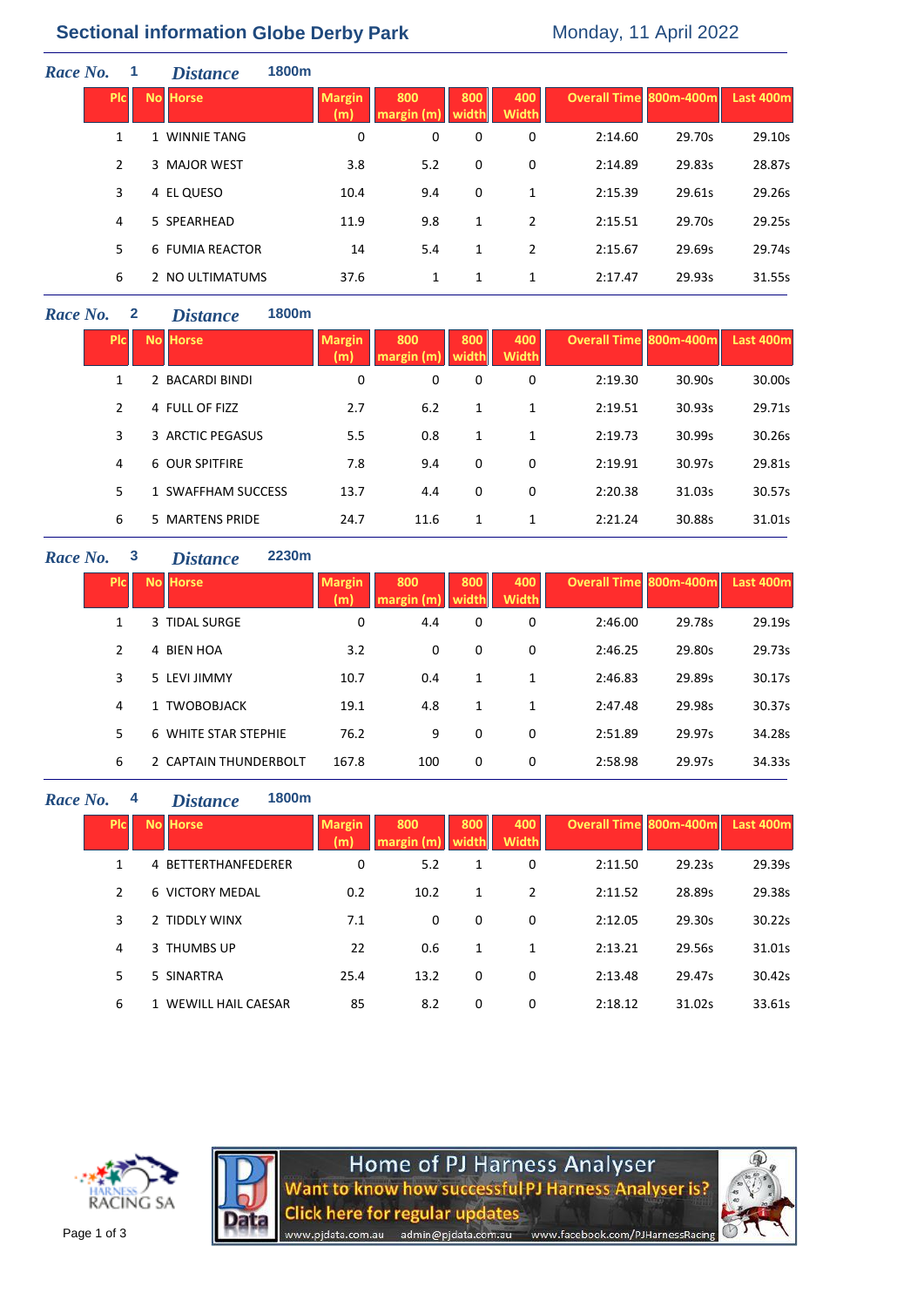## **Sectional information Globe Derby Park Monday, 11 April 2022**

| Race No. |            | $\overline{\mathbf{5}}$ | 1800m<br><b>Distance</b>   |                      |                  |              |                     |                               |        |           |
|----------|------------|-------------------------|----------------------------|----------------------|------------------|--------------|---------------------|-------------------------------|--------|-----------|
|          | <b>PIC</b> |                         | No Horse                   | <b>Margin</b><br>(m) | 800<br>margin(m) | 800<br>width | 400<br><b>Width</b> | <b>Overall Time 800m-400m</b> |        | Last 400m |
|          |            | 1                       | 5 CHEERS POVERTY           | 0                    | 0                | 0            | 0                   | 2:15.40                       | 30.00s | 28.80s    |
|          |            | $\overline{2}$          | 4 MARIAHS SHADOW           | 6.3                  | 0.6              | 1            | 1                   | 2:15.88                       | 30.07s | 29.15s    |
|          |            | 3                       | 3 FINAL ROUND              | 11.7                 | 4.8              | 1            | $\overline{2}$      | 2:16.28                       | 29.95s | 29.35s    |
|          |            | 4                       | <b>6 ROCKNROLL TALLARA</b> | 16.4                 | 13.4             | 0            | 2                   | 2:16.64                       | 29.75s | 29.27s    |
|          |            | 5                       | 7 KEAYANG SHAKENBAKE       | 19.2                 | 9.6              | 1            | 1                   | 2:16.85                       | 30.03s | 29.47s    |
|          |            | 6                       | 1 FOREVER BETTOR           | 19.9                 | 4.2              | 0            | 0                   | 2:16.90                       | 30.08s | 29.87s    |
|          |            | 7                       | 2 DEADLINE                 | 21.1                 | 8.8              | 0            | 0                   | 2:17.00                       | 30.15s | 29.55s    |
|          |            |                         |                            |                      |                  |              |                     |                               |        |           |

## *Race No.* **6** *Distance* **1800m**

| <b>PIC</b> | <b>No Horse</b>      | <b>Margin</b><br>(m) | 800<br>margin (m) | 800<br>width | 400<br><b>Width</b> | <b>Overall Time 800m-400m</b> |        | Last 400m |
|------------|----------------------|----------------------|-------------------|--------------|---------------------|-------------------------------|--------|-----------|
| 1          | 5 LETS GO THERE      | 0                    | 4.6               | 0            | 0                   | 2:13.30                       | 29.00s | 28.77s    |
| 2          | 3 PAY ME INTEREST    | 2.6                  | 6                 | 1            | 2                   | 2:13.50                       | 29.16s | 28.69s    |
| 3          | 2 OVERPOWERING       | 2.8                  | 0                 | 0            | 0                   | 2:13.51                       | 29.00s | 29.30s    |
| 4          | 1 JOEY GIRL          | 8.6                  | 9                 | 0            | 0                   | 2:13.96                       | 29.01s | 29.06s    |
| 5          | <b>6 SECRET JACK</b> | 8.9                  | 1.6               | 1            | 1                   | 2:13.98                       | 29.17s | 29.45s    |
| 6          | 8 BOSS MAJOR         | 34                   | 13.8              | 0            | 0                   | 2:15.90                       | 29.47s | 30.08s    |

#### *Race No.* **7** *Distance* **1800m Plc No Horse Margin Margin (m) 800 margin (m) 800 width 400 Widt Overall Time 800m-400m Last 400m** 1 3 OUR HOLLA STAR 0 0 0 0 2:14.30 29.10s 28.80s 2 6 STYLISH HEAVEN 14.1 8.8 1 2 2:15.37 29.37s 28.91s 3 4 HALF MOON BEACH 14.3 4.6 1 2 2:15.38 29.32s 29.28s 4 8 GOLDEN JAYLET 18.4 9.2 0 0 2:15.69 29.39s 29.17s 5 1 FARASTHE EYECANSEE 22.5 4.2 0 0 2:16.00 29.36s 29.85s 6 5 SNAPPER ROCKS 31.6 0.2 1 1 2:16.69 29.56s 30.60s 7 7 WHITE STAR MOLLY 34.1 13.2 1 1 2:16.88 29.45s 29.95s 8 2 INDYS APPROVAL 58.3 13.2 0 0 2:18.71 29.50s 31.64s

*Race No.* **8** *Distance* **1800m Plc No Horse Margin (m) 800 margin (m) 800 width 400 Width Overall Time 800m-400m Last 400m** 1 4 JOONIOR BROWN 0 0 1 1 2:13.80 28.50s 29.00s 2 2 LAP OF HONOUR 0.8 0.6 0 0 2:13.86 28.53s 28.99s 3 1 ROCKY MONALOO 15.3 7.2 0 0 2:14.96 29.33s 28.75s 4 7 TUSCAN STAR 16.5 17.2 0 1 2:15.06 29.01s 28.44s 5 6 MY MATE STEWY 20.8 12 0 0 2:15.38 29.35s 28.78s 6 5 TRAPPERTWO 38.9 13.2 1 1 2:16.76 29.88s 29.45s 7 3 GOODTIME STRYKER 90.6 8.2 1 0 2:20.69 30.81s 32.58s





ww.pjdata.com.au

Home of PJ Harness Analyser **Nant to know how successful PJ Harness Analyser is?** Click here for regular updates

www.facebook.com/PJHarnessRacing

admin@pjdata.com.au